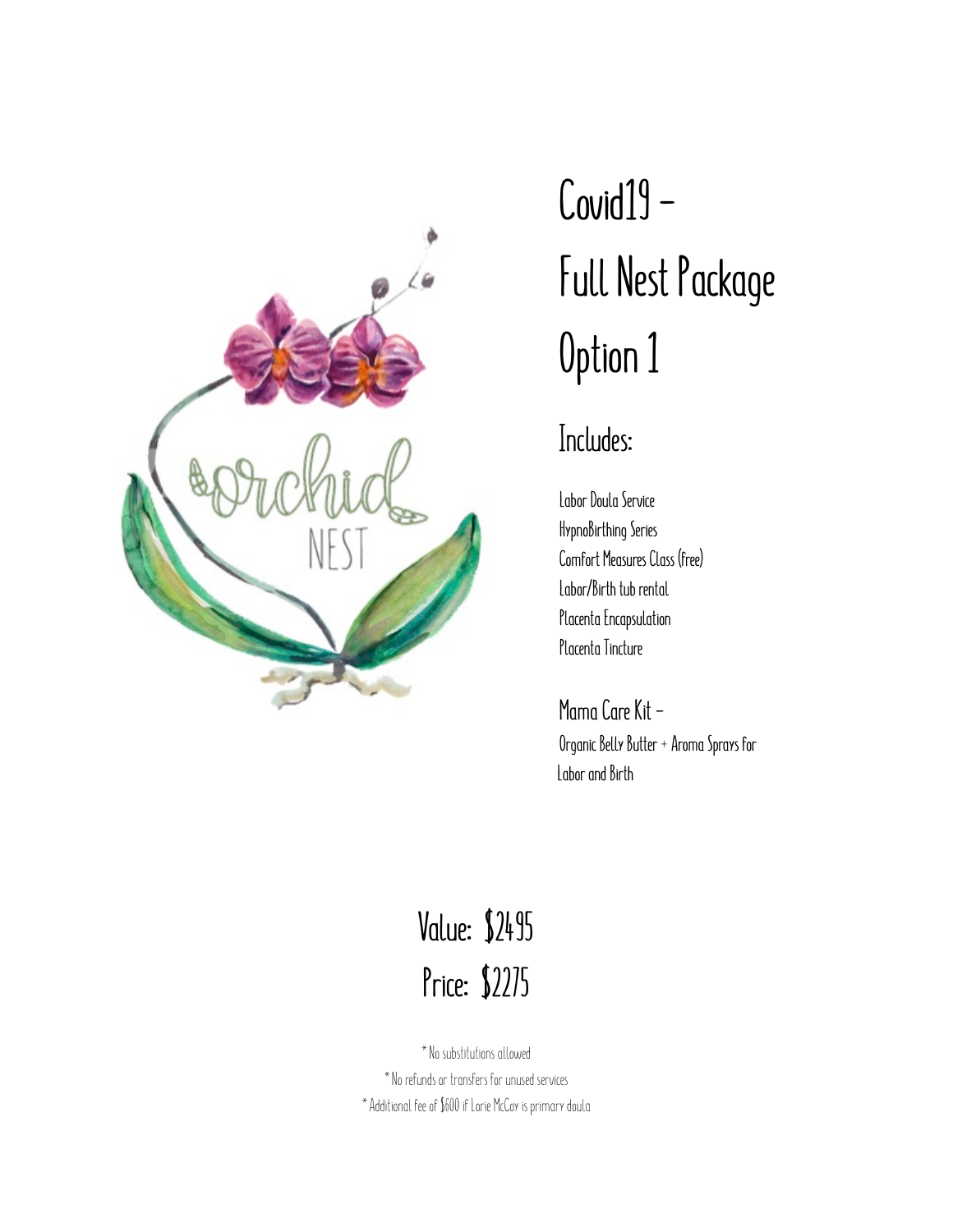

## **Value: \$2115 Price: \$1975**

\*No substitutions allowed \*No refunds or transfers for unused services \*Additional fee of \$600 if Lorie McCoy is primary doula **Covid19 - Full Nest Package Option 2** 

### **Includes:**

**Labor Doula Service HypnoBirthing Series Comfort Measures Class Labor/Birth tub rental** 

**Mama Care Kit - Organic Belly Butter + Aroma Sprays for Labor and Birth**